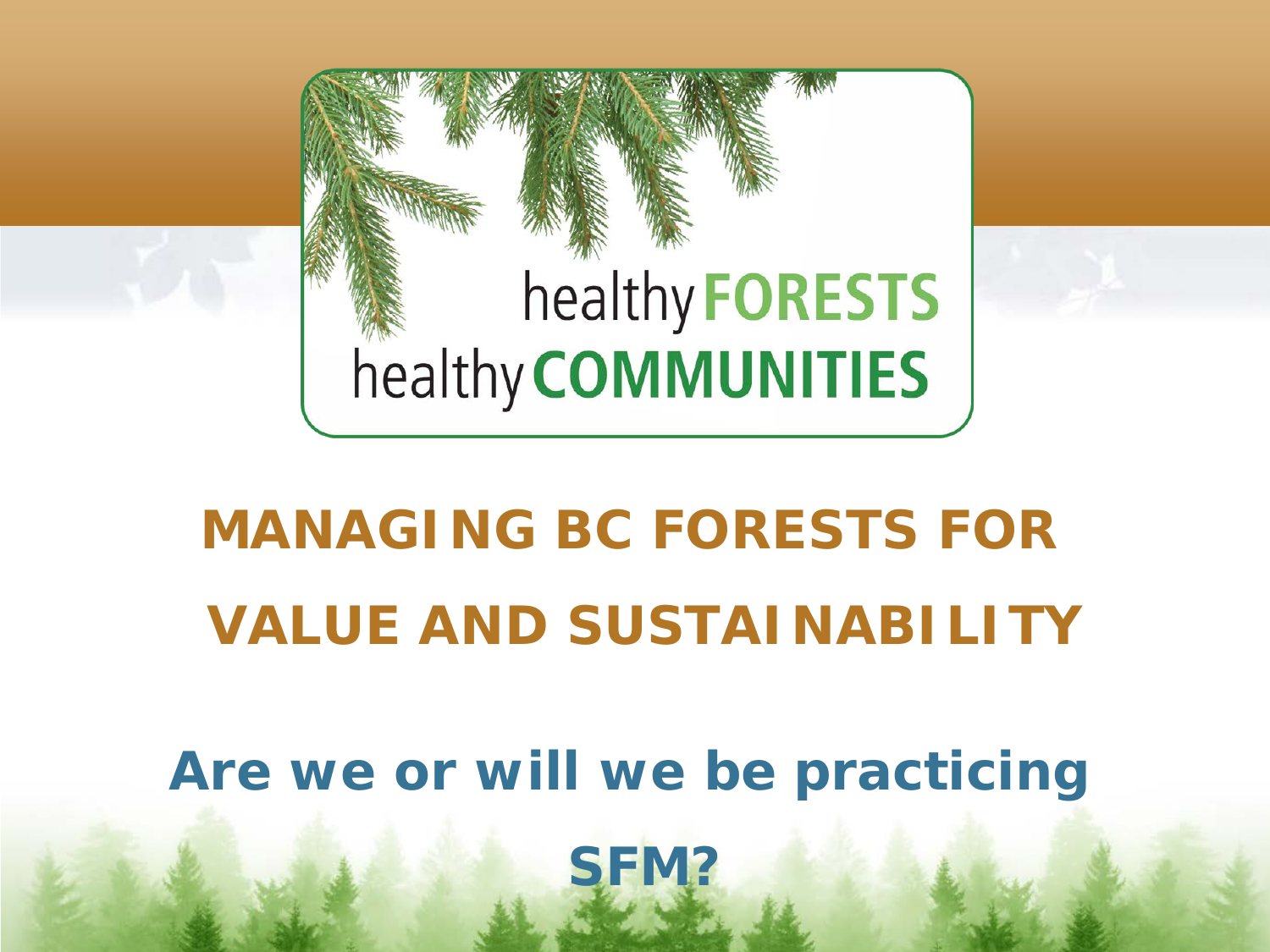## Sustainable Forest Management

Sustainable forest management (SFM) is concerned with maintaining the long-term health of forest ecosystems while providing environmental, economic, and social opportunities for present and future generations.



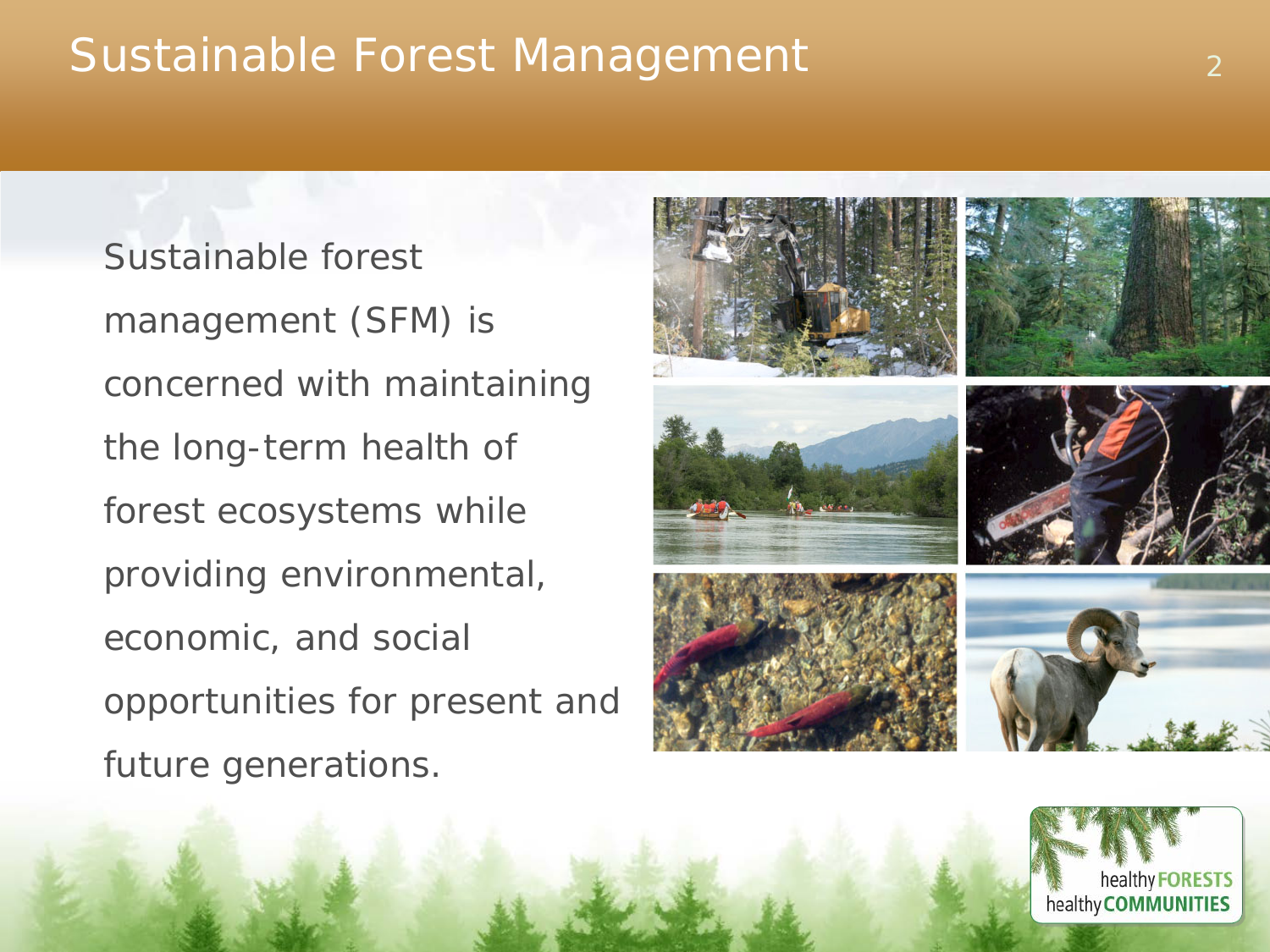### Sustainable Forest Management 3 3 Montreal Process

- **To develop and implement** internationally agreed-upon criteria and indicators for the conservation and sustainable management of temperate and boreal forests
- 7 criteria & 54 indicators
- Adopted by BC Government



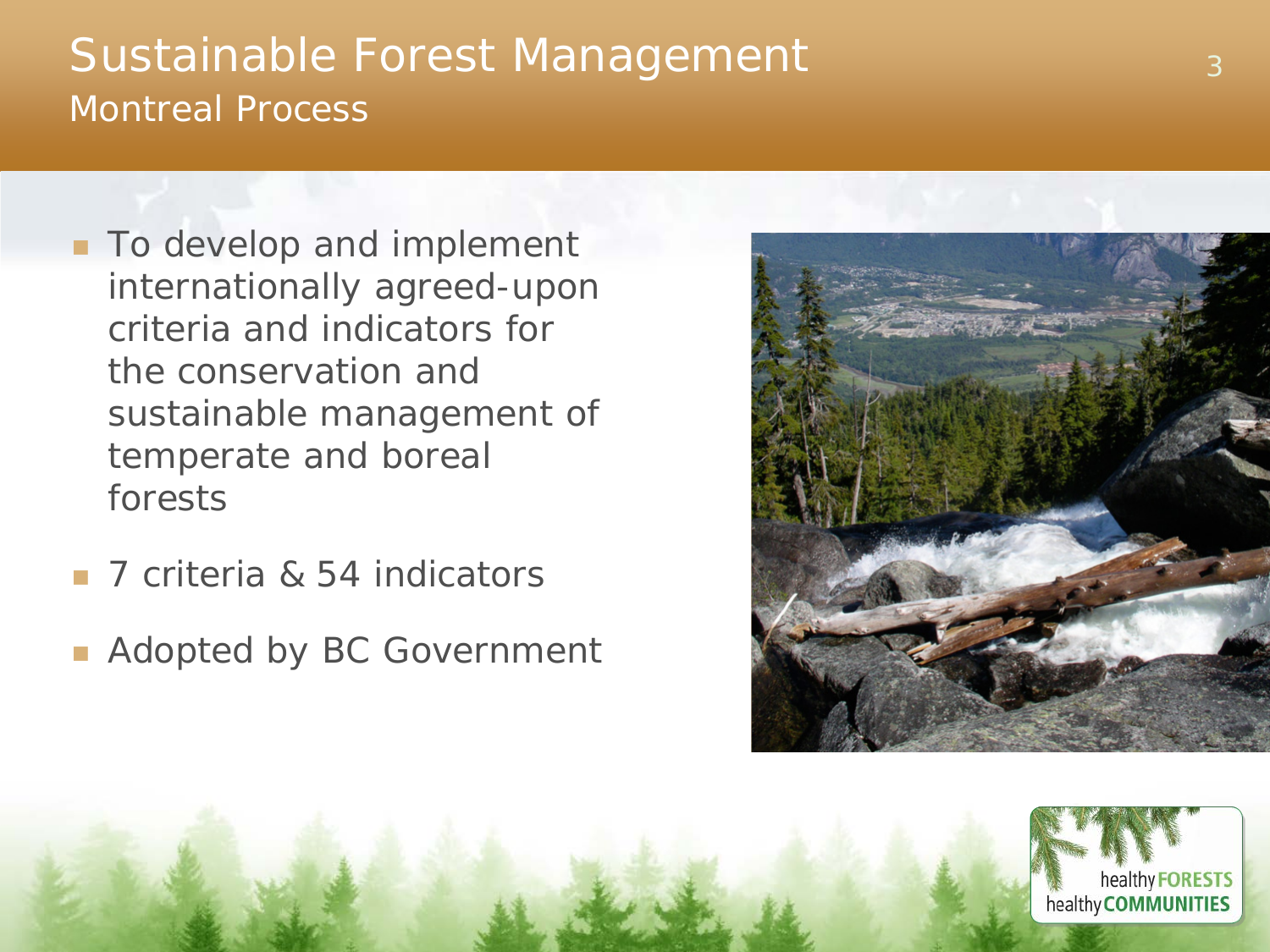# Government, Industry, Profession Positions 4

- *Government -* British Columbia is an international leader in sustainable forest management
- *Industry* supports Government position
- *ABCFP –* mandate is to … uphold principles of stewardship of forests, forest lands, forest resources and forest ecosystems

#### *ARE THESE SUPPORTED THROUGH OUR SFM SYSTEM, PROCESSES & ANALYSES?*

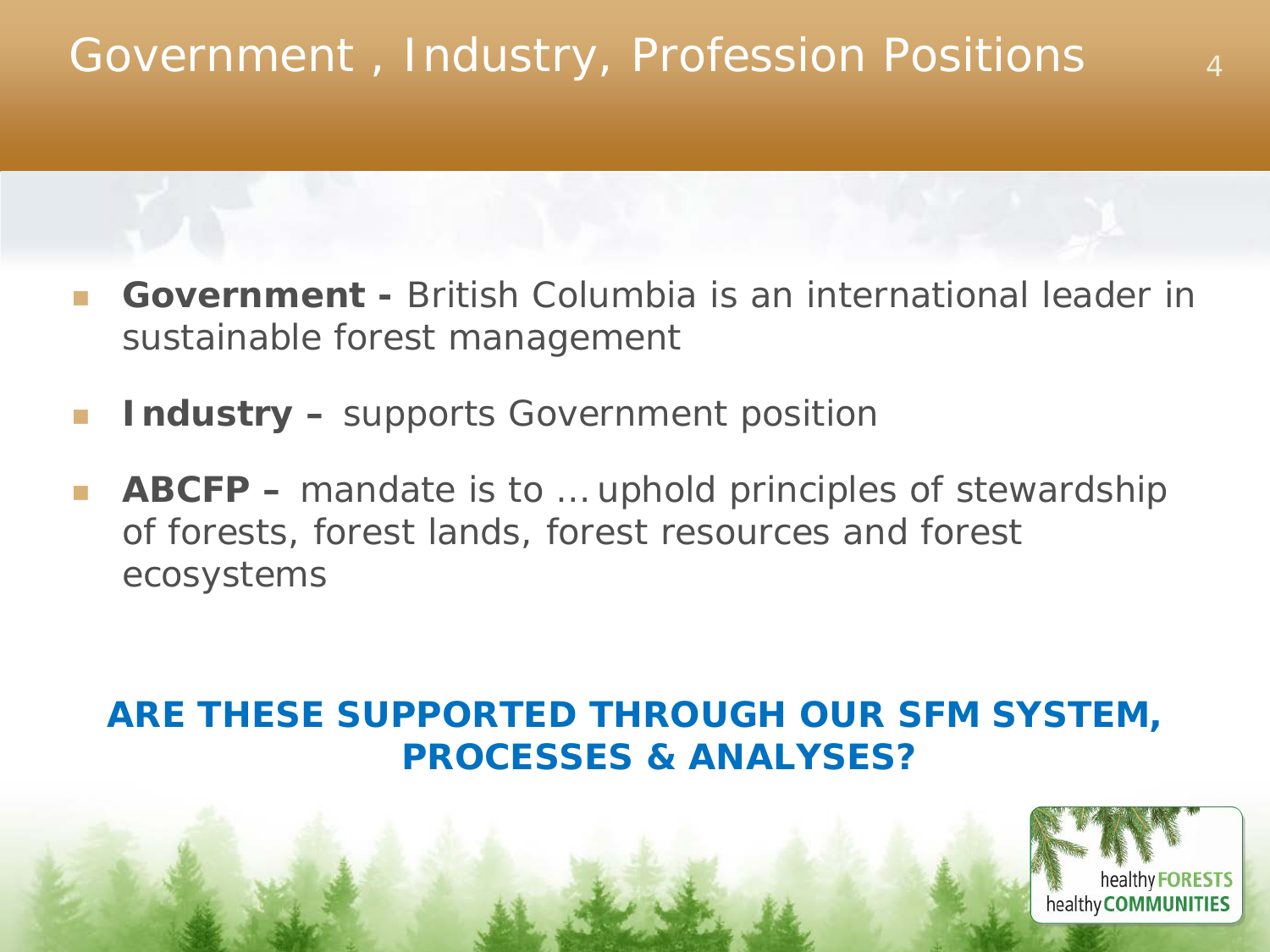### BC SFM Components 5 Government (BC Liberals) apparent approach

#### **Political components**

- **Abdicating leadership role in long-term forest stewardship** 
	- **Off-loading responsibilities to industry, professionals & Government** established NGOs
	- Lacking overall direction & performance Ref Auditor General reports
- **Pleading poverty**
- Focusing on:
	- **Program maintenance**
	- Low risk minor improvement projects
	- **Projects with direct short-term political benefits**
- Reducing staff and budgets especially related to monitoring

healthy **FORESTS** healthy **COMMUNITIES**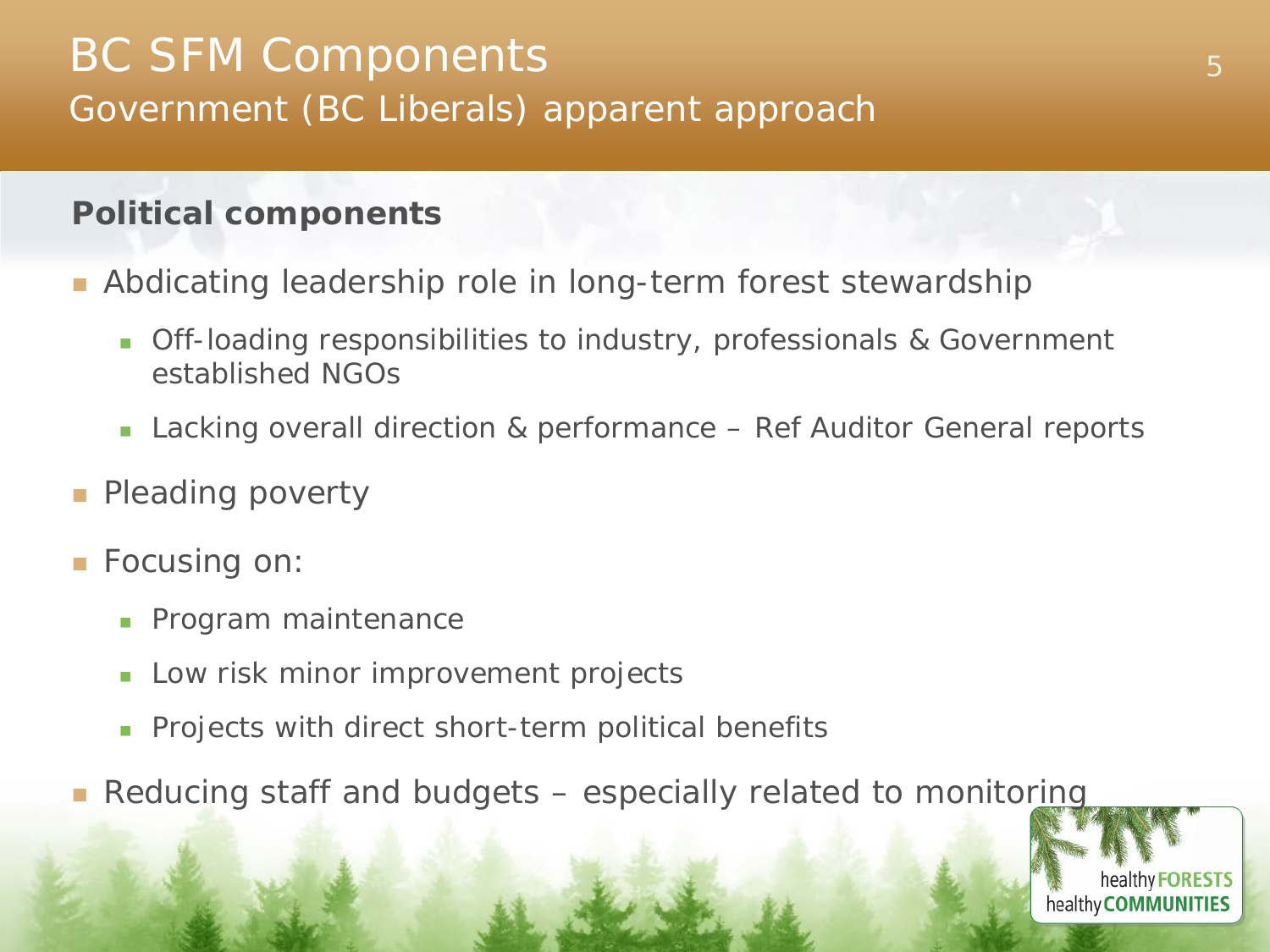# BC SFM Components 6 Instruments & limitations

#### **Legislative & Technical components**

- Legally binding BC forest vision & goals do not exist
- State of Forest Report lacking goals & targets to measure performance
- Montreal Process C&I performance on 50% of indicators inadequate
- FRPA inadequate relative to non-timber SFM requirements & resource targets
- Professional Reliance lacks adequate public oversight
- FPB mandate limited to FRPA & Wildfire Act not SFM
- Forest certification frequently based on non-scientifically based measures
- Resources inventory inadequate budget (\$8.0M/yr cf \$15M/yr advised)
- Climate change strategy minimal operations action regarding implementation

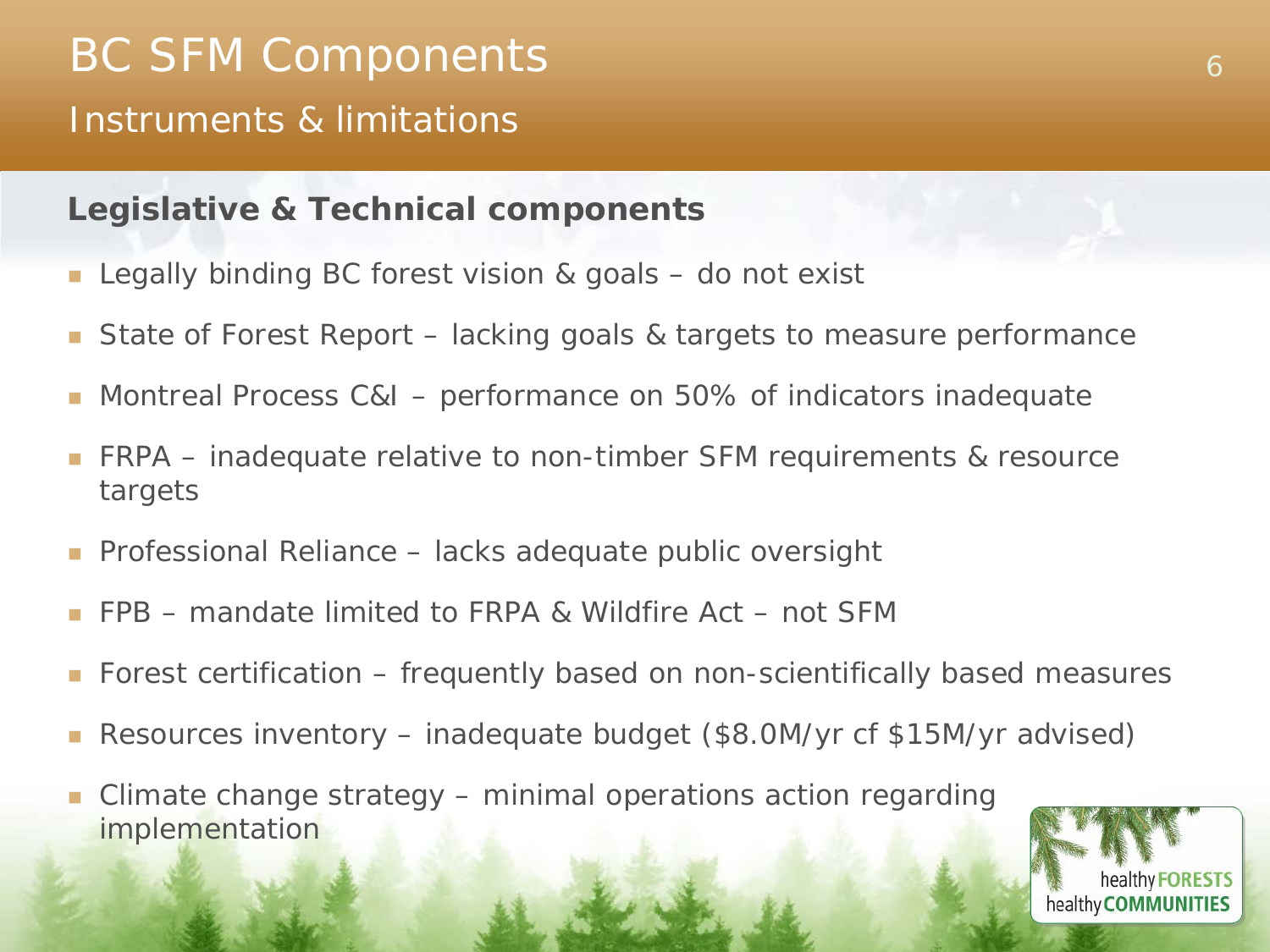# BC SFM Components Instruments & limitations

#### **Public components**

- **Public trust lacking relative to Government & industry**
- Professional Reliance lacks public understanding & oversight
- Public input system limited & dependent upon issues achieving public outcry level (crisis management)